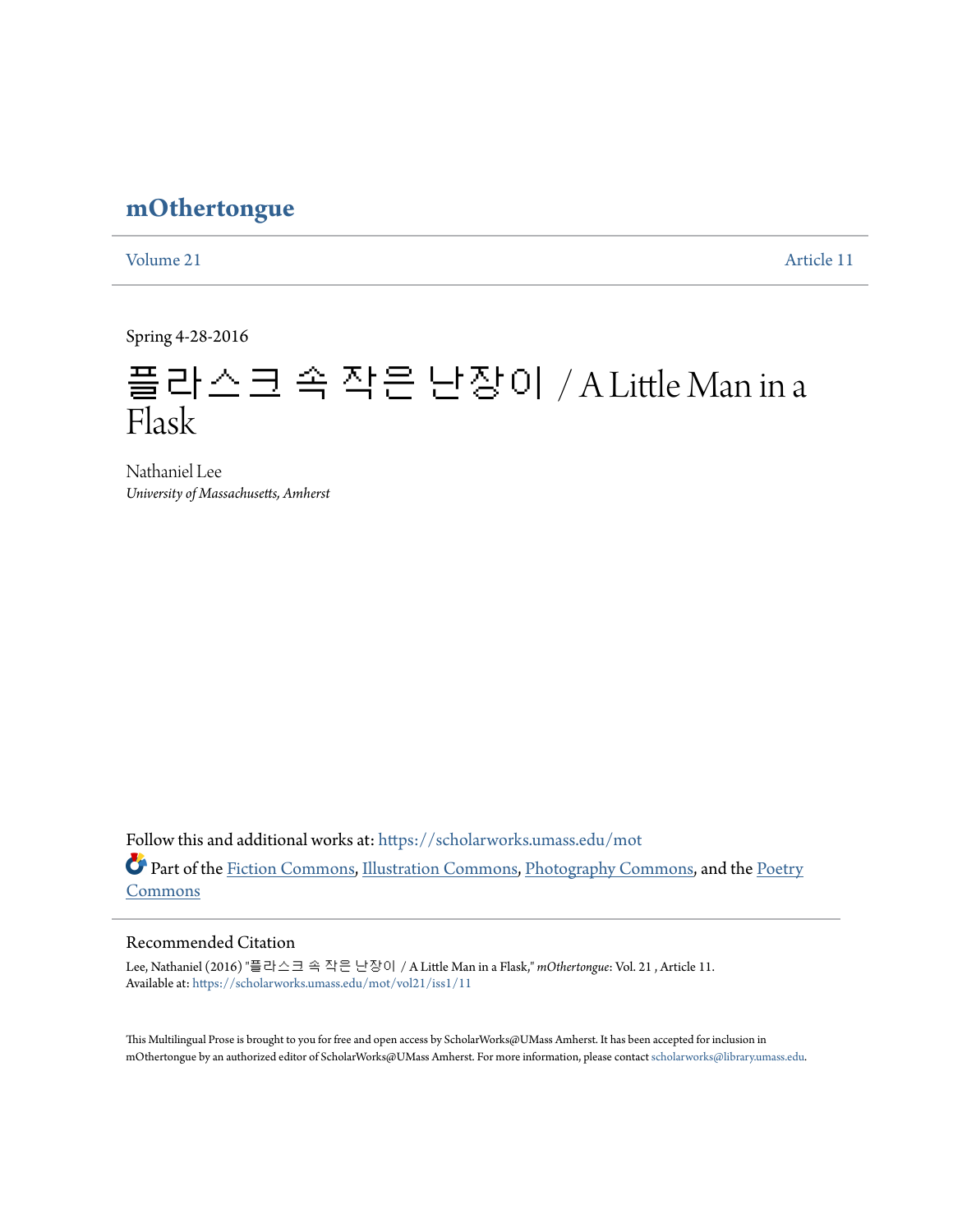#### 17 mOthertongue a multilingual journal of the arts

플라스크 속 작은 난장이 *Etan Lee*

플라스크 속의 작은 난장이가 한 현자에게 물었다. "육체를 가진 자의 삶은 어떠하오?" 현자는 난장이를 보지도 않은채 답하였다. "외롭고, 춥고, 아프며 슬프다네."

난장이는 이를 이해하지 못한다는듯 현자를 바라보았다. "플라스크 속의 삶은 어떠한가?" "답답하며, 불안하고 무섭소." 그의 대답에 현자는 씨익 웃음을 보였다.

"무엇이 그리 우습소?" 플라스크 속의 난장이가 물었다. "우습지 아니한가? 자네건 나건, 플라스크의 안이건 밖이건. 두렵고, 아프고, 슬픈건 모든 살아있는것들의 공통된 운명이란것이." "그것이 왜 우습소?" 난장이가 답하였다 "나에겐 비극으로만 보이오."

"잃을것이 많다는것. 그리고 살아있다는 것을 느낄수 있다는 것. 이 즐겁지 아니한가?" 현자는 웃음을 머금은채 다시 그의 책들로 눈을 돌렸다.

"멍청한것." 플라스크 속의 난장이가 눈을 돌리며 속삭였다. "아, 나에게도 육체가 있다면." 현자는 그 소리에 다시 한번 웃음을 머금었다.